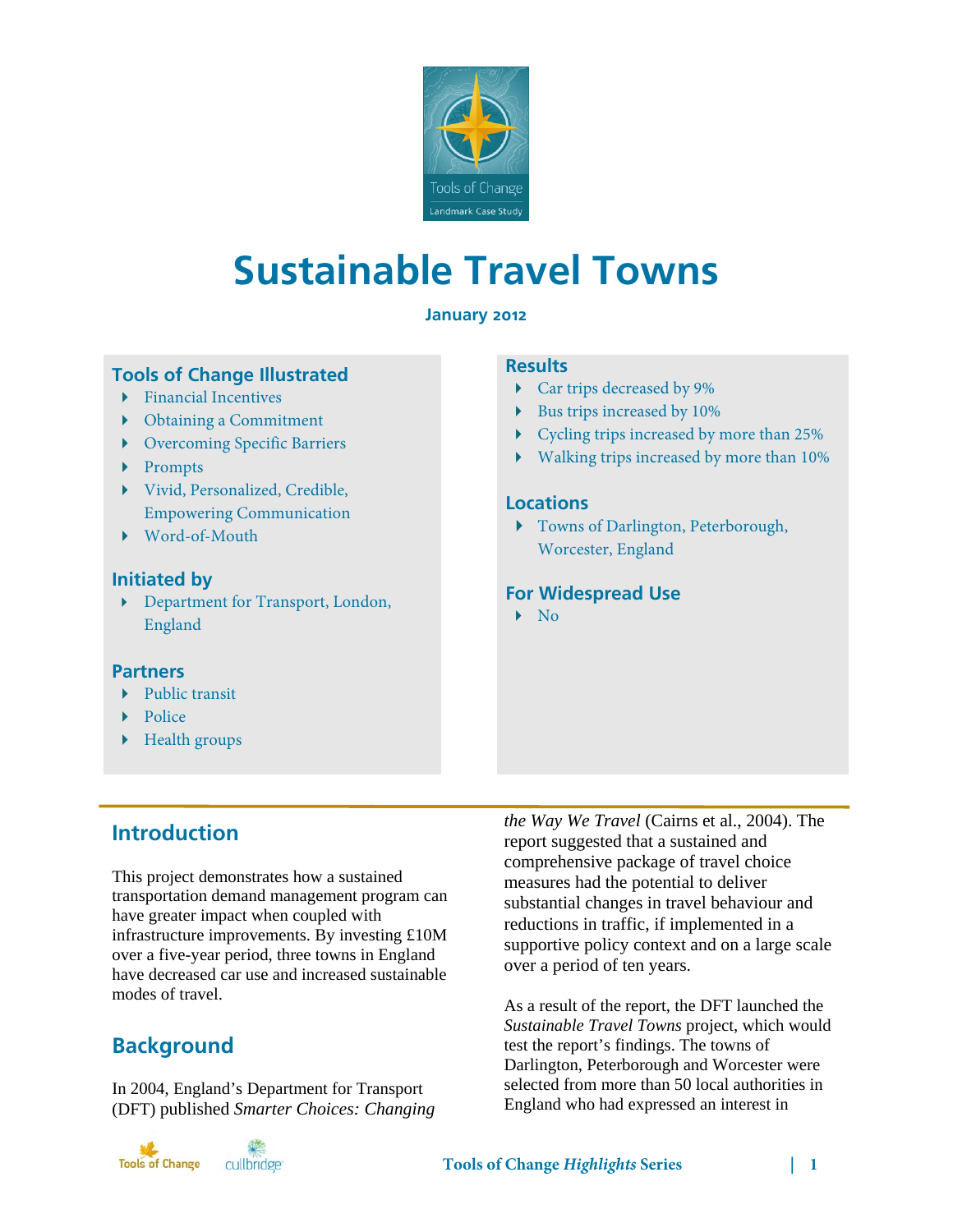becoming demonstration towns. The towns' populations ranged from 100,000 to 150,000, large enough to test the concepts in a range of different communities and with people who had varying interests and needs.

Darlington, Peterborough and Worcester are all relatively free-standing towns, located in the north and middle of England.

Each town had a specific reason for participating in the program. Darlington, for example, was looking for healthy solutions to the increased development around its town edge; Peterborough and Worcester wanted to deal with traffic congestion in their town cores.

To complement the investment made by the DFT, each town was also encouraged to use its own capital funding to improve transportation infrastructure.

Over a five-year period, the towns shared £10 M of funding—which works out to be approximately £10 per person—provided by the DFT, and also used their own capital funding for certain infrastructure improvements.

# **Getting Informed**

Beginning in the fall of 2004, the travel behaviour of more than 12,000 people in the three towns was surveyed and more than 1,200 people were interviewed in depth. The results formed the baseline data for monitoring the project and also provided insights into people's regular travel behaviour. The DFT also conducted additional research into similar programs in other jurisdictions.

Joe Finlay of the DFT said that the report made "it clear that there was potential based on the previous projects we looked at and we decided to test it out in specific towns with a level of investment that wasn't normally given to these sorts of things."

Traffic growth was a significant issue of public concern, with between 80% and 94% of respondents considering it to be a problem. The same surveys showed strong public support to give more sustainable transport modes (buses, walking and cycling) a priority in transport policy.

Links to the research reports are available in the on-line version of this case study at http://www.toolsofchange.com/en/casestudies/detail/644/

# **Delivering the Program**

The projects ran from 2004-2009 and involved large-scale testing of the concept of trip planning and information marketing.

#### *Key Elements*

All three towns established similar programs that focused on developing:

- A clear brand identity
- Large-scale personal travel programs. According to after-program evaluations, personalized trip planning was the mostused measure of all three towns.
- Travel awareness campaigns, including loyalty schemes, advertising and media campaigns
- Cycling and walking promotion, including cycling festivals, guided rides and walks, training, cycling route signage and bicycle parking
- Public transport information and marketing campaigns and bus network improvements
- School travel planning, which complemented the DFT's *Travelling to School Initiative*
- Workplace travel planning that engaged employers to encourage their employees to adopt travel planning.

#### *Branding the Program*

Once the DFT funds had been allocated, the Department provided a staff team of between six and ten people per town. Each town also created their own team of staff and volunteers to carry out the program.

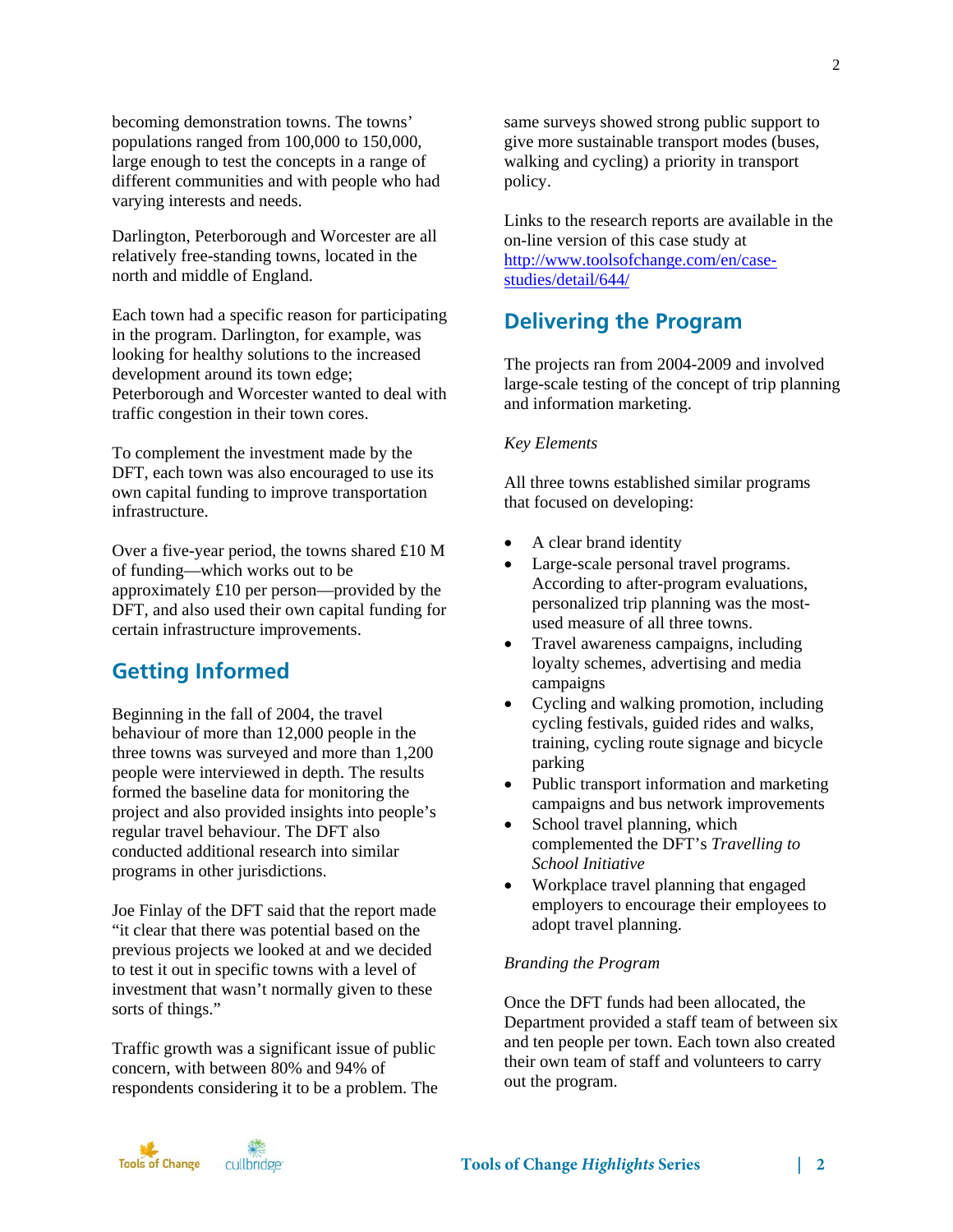Branding the program was an important first step. "All three towns created a clear brand identity, which allowed for the development of specific marketing and loyalty schemes," said Finlay. The branding was used in all communications and throughout the towns in particular areas. Darlington and Peterborough, for example, used their branding primarily at bus stops and other key transportation hubs.

#### *Trip Planning*

Each town implemented a personalized travel planning program. A team member went to each household in the town (Darlington did every household, while Peterborough and Worcester approached a significant majority) and asked if the household was willing to discuss its travel habits. If a person was interested, team members would provide travel information specific to their town. In some cases, an in-depth travel audit was done of a person's travel and given advice on travel opportunities. *(Home Visits; Vivid*, *Personalized, Credible, Empowering Communication*)

"It was completely voluntary so if someone said no, then that was the end of it," said Finlay. "It was very labour intensive but it was a good way to collect information." (*Obtaining a Commitment)* 

In some cases, prior actions such as emails, mailings, or telephone calls to households were made ahead of the visits. Finlay noted, however, that after the first wave of visits, "neighbours began to talk among themselves and would call the team directly for information," he said. "That was a clear advantage of branding. It helped with advance marketing." (*Word-of-Mouth*)

#### *Darlington*

In addition to the DFT funding, Darlington invested a further £4.4M, primarily in upgrading its cycling infrastructure. Darlington also used the funds to promote walking and cycling, training, and creating a more pedestrian-friendly town centre.

The town put an emphasis on active travel in order to address health issues and was the only Sustainable Travel Town to also become a Cycling Demonstration town. (*Overcoming Specific Barriers)* 

#### *Peterborough*

As a relatively new town, Peterborough had a large road capacity with a high level of car accessibility and a strong car culture.

Although the town had a relatively good cycling network already in place, Peterborough It focused its efforts on increasing the use of public transit and invested an additional £6.8M to improve its bus network. *(Overcoming Specific Barriers)* It also built a new information hub near their central bus station. (*Vivid Communication; Prompts)* 

#### *Worcester*

Worcester also had high levels of congestion in its town core, but with its more traditional and narrower street layout, the car culture wasn't as strong as in Peterborough.

It invested an additional £4.4M, mostly on walking and cycling promotion and travel awareness campaigns. Worcester also attempted to start a car-sharing club, which was ultimately not successful because the car club operator pulled out less than a year after it was established.

## **Financing the Program**

Taken together the three towns spent £15 million, of which £10 million was special Government funding provided by the Department for Transport.

As well as being a Sustainable Travel Town, Darlington was selected as one of six Cycling Demonstration Towns in 2005. This resulted in the injection of an additional £500,000 per year from 2005 onwards, largely for cycling infrastructure improvements. Capital spending

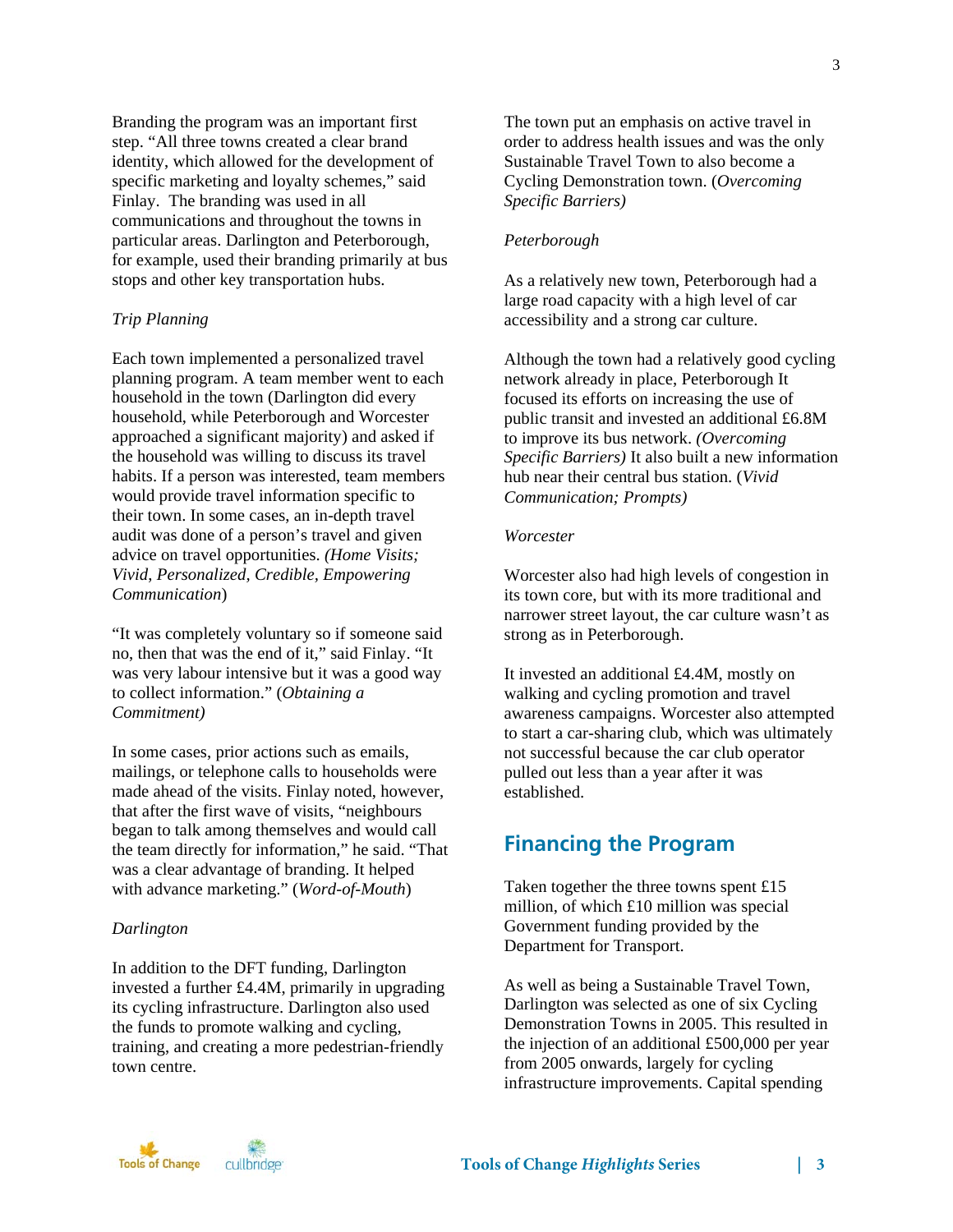on cycling was £14 per head of population over the five years, while it was £3 to £6 over this period in the other two towns, equivalent to £2.80, £1.20 and 60 pence per person per year. Capital spending on walking was between £1 and £5 per head of population over the five years in the two towns for which data were available (RR8.3.3), equivalent to between 20 pence and £1 per person per year.

Each town made its own choice on how much to spend on each of a range of different measures. They all spent most on personal travel planning (from a third to nearly half of revenue spending), followed by travel awareness campaigns, promoting walking and cycling, and public transport marketing. Smaller amounts were spent on workplace and school travel plans. The programmes were implemented by teams of 6- 10 staff in each town.

The estimated outturn costs of the programme were £10 per person per year (roundly £11 at November 2009 prices), including both capital and revenue expenditure.

# **Measuring Achievements**

To complement the 2004 study (See Getting Informed) , DFT and town staff performed detailed household travel surveys at the beginning, middle and end of the program to measure behaviour shifts. They also conducted more informal surveys throughout the program in homes, schools and workplaces, counts of bus passengers; automatic and manual counts of cyclists; manual counts of pedestrians; and automatic and manual vehicle counts.

The data were compared to England's National Travel Survey (NTS), and to traffic counts from the National Road Traffic Estimates (NRTE) for other towns of comparable size. "The data from the towns were not precisely comparable to the NTS, but were close enough and gave us a way of seeing what was happening in those towns and whether it was typical of the rest of the country," said Finlay.

# **Results**

Prior to the program, roughly 40% of the towns' populations drove a car for all trips, while an additional 24% were passengers for all trips.

The final results in all three towns showed that:

- Car trips decreased by 9%
- Bus trips increased by 10 to 22%
- Cycling trips increased by between 26% and 30% (in Darlington, their cycling trips started out very low but due to their investments in cycling infrastructure, cycling trips in that town increased by 113%)
- Walking trips increased by between 10% and 13%

Compared to the NTS, the three towns that participated as Sustainable Travel Towns performed very well. Nationally, and over the same time period as the STT program, car trips were down only 1.2% (compared to a 9% decrease overall in the three towns), while bus, cycling, and walking trips were also down (0.5%, 9% and 9%, respectively).

The greatest behaviour changes, said Finlay, were for trips of less than one kilometre, but the largest reductions in distance (vehicle kilometres travelled) were from medium- and long-distance trips.

"The most obvious changes were in modal shift, simply replacing what you'd normally do by car with a bus, bicycle, or walking," said Finlay. Others, he said, changed their trips altogether, citing an example of people shopping locally instead of shopping at an out-of-town supermarket.

The final evaluation found that men and women were equally likely to have changed their travel behaviour. The greatest shifts in behaviour came from college students, job seekers and the recently retired, while the lowest rates of change were from full- and part-time workers, intensive car users and those aged 41-45 and 61-65. The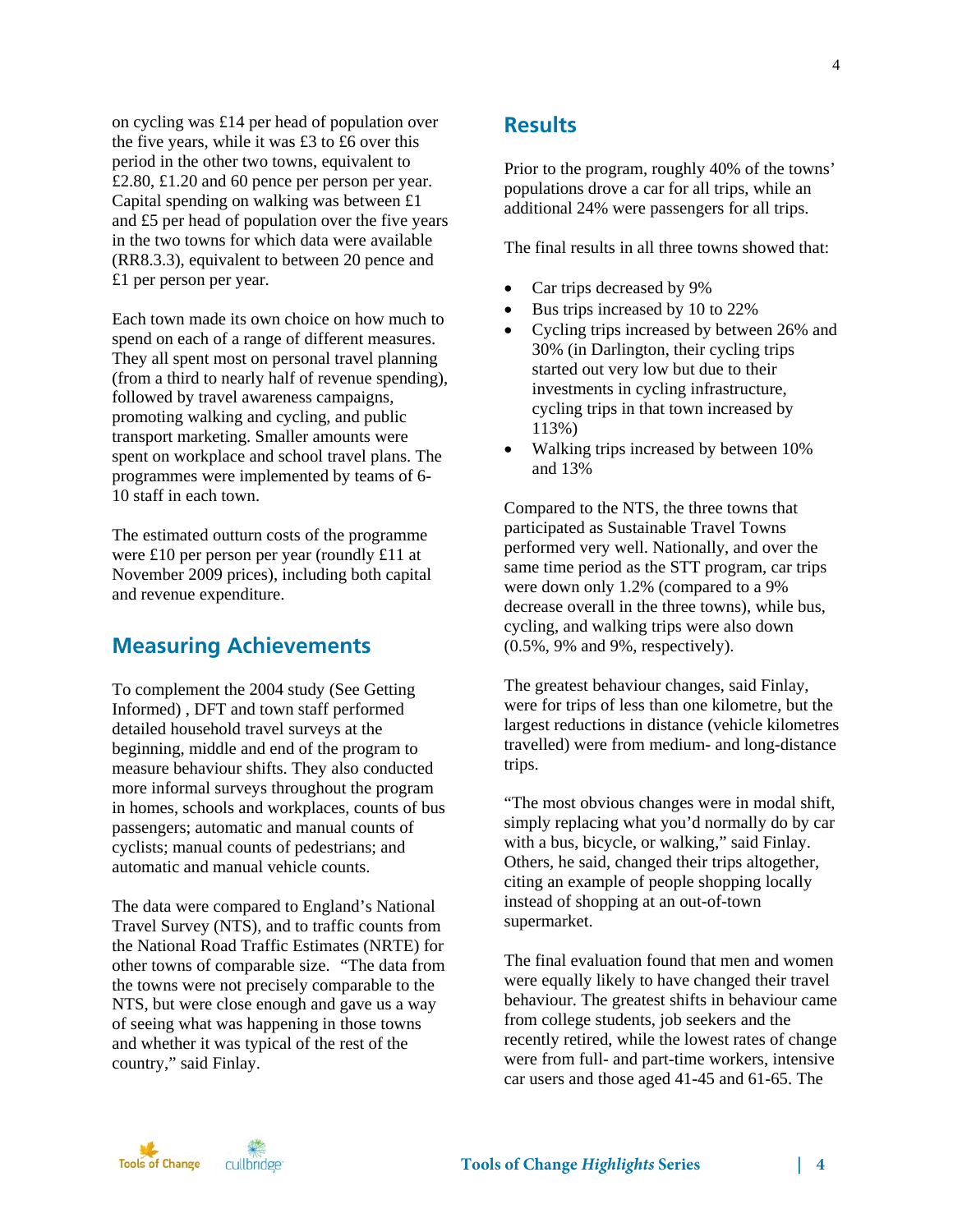majority of the distance travelled savings came from switching leisure and shopping trips.

The cost per car kilometre removed was estimated at 3.6 pence (4 pence at November 2009 prices). On conservative assumptions, the implied benefit-cost ratio of the achieved outcome in the three towns, allowing only for congestion effects, is in the order of 4.5. Including environmental, consumer-benefit and health effects on the basis of recent Department for Transport modelling could broadly double the congestion-only figure.

# **Lessons Learned**

Finlay offered several lessons learned from the Sustainable Travel Towns program.

#### *Locally driven*

"I can't stress enough how important it was that the projects were locally driven," he said. "The teams in the towns were very motivated and excited about what they were doing. That was an important factor. They also planned how they would approach the program, where they would target the measures and many had strong demographic data that they could use to tailor their program."

#### *Branding*

Each town developed strong branding. "This was important for tying all the measures together and to encourage people to change their behaviour," said Finlay. "Once the program started, the information went out across the whole town and that reached a lot of the population."

#### *Stakeholders*

"Getting buy-in from local partners was vital," said Finlay and offered Darlington's experience as an example.

Darlington held regular meetings of a larger management group that they developed, which included the town, the DFT, Department of

Health, businesses, community groups and schools.

"Gradually, that larger group brought in a wide range of people," he said. "That influenced transport outcomes, but also health and environmental ones, and generated a lot of interest in the community."

He noted, however, that consultation was not always optimal.

"Initially, Darlington had difficulty increasing its bus trips and this was due to a dispute the town was having with the private bus operators," he said. "In addition, when they began pedestrianizing their town core, they didn't engage with all groups," he said, explaining that some age groups and disabled groups were omitted from the initial consultations. "Once they recognized that and consulted with those groups, they were able to make sure that what they were doing was suitable for all everybody. After that, the changes they made to their core had a rapid impact on people's travel behaviour."

#### *Investment spurs investment*

Finlay said that the money DFT invested helped to incentivize the towns to invest their own money in the program. As mentioned previously, the three towns, combined, invested an additional £15M over and above the DFT investment of £10M.

#### *Targeting the right issues and people*

Finlay said that one of the most important elements in the program was that the towns had to think about the problem they were trying to solve and come up with sensible solutions. Peterborough, for example, wanted to make better use of its public transit. "They invested in their bus station and developed information around that and worked with their local bus supplier," noted Finlay.

"If you're looking at how to best target the problem with the least money, I would



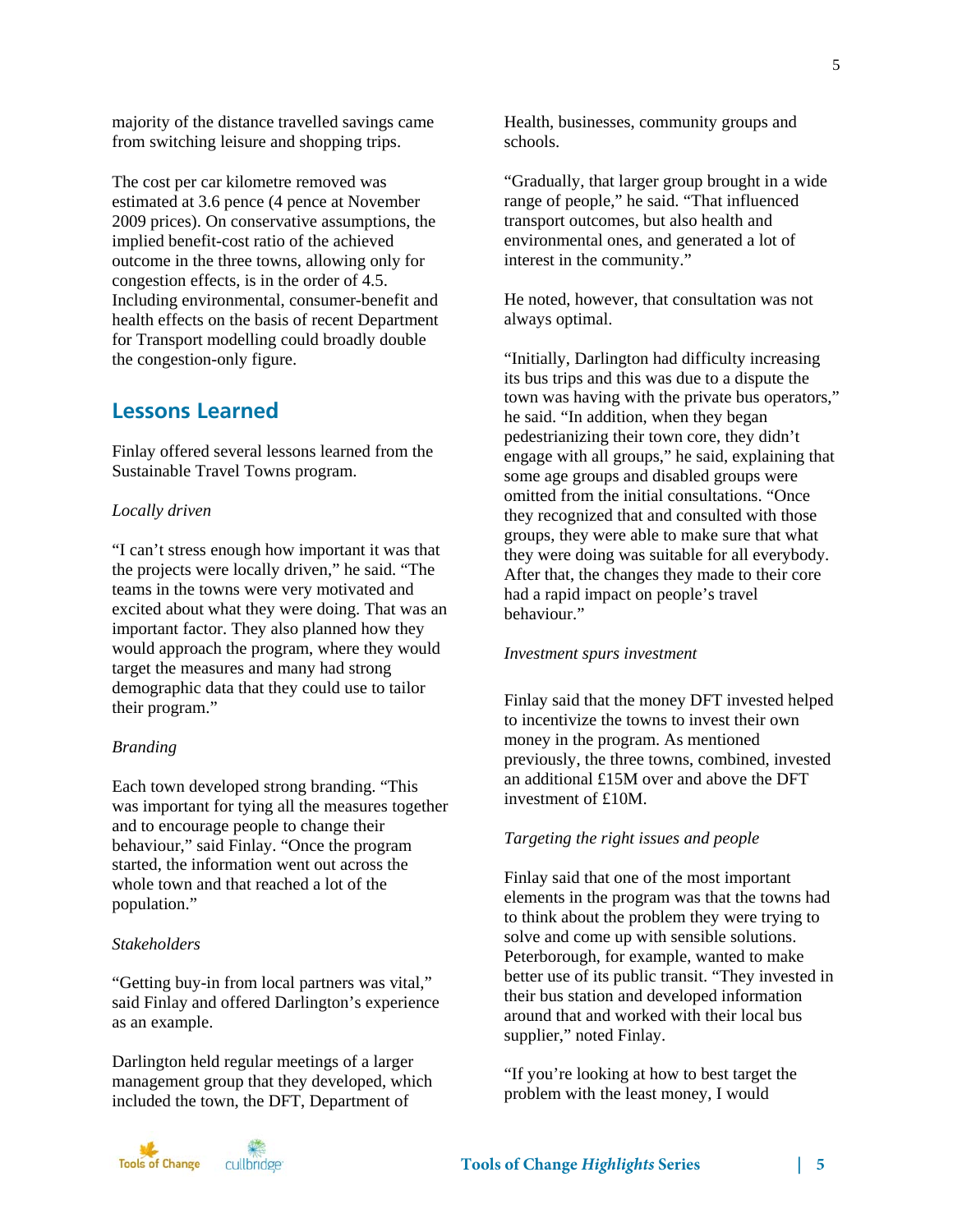recommend that you either go for the mode of transport you're targeting or think of it thematically," he said. "For example, instead of looking only at transportation corridors, you could look at people with health challenges or people who are just changing jobs or are retired."

In the future, Finlay said that the DFT would probably avoid targeting an entire town's population (as was done with the trip planning), and instead target the people most likely to change. "Going to every household was labour intensive and expensive," he said. "For those interested in doing a similar program, I would recommend that you target it to those most likely to change."

#### *Strike while the iron's hot*

Finlay said that the DFT's original 2004 research found that, once behaviour change starts, you need to lock in the complementary measures for long-term change.

"If you've reduced car trips and increased bus trips, there could be an opportunity to reallocate road space and increase the number of bus lanes, which would make the service faster," Finlay explained. "Quality of service matters to people, particularly on public transport. The better it is, the more people are likely to continue using it."

#### *Be prepared to switch gears*

"Towns had to be willing to change tactics depending on what they were seeing on the ground," said Finlay, noting that Darlington changed its brand early on when they found it wasn't working.

#### *Data collection*

All of the surveys conducted throughout the program were independently reviewed to ensure that the towns had accurate information.

That being said, Finlay said that, although the DFT collected data throughout the five-year program, "In an ideal world, we would have

invested more time and money on it. But it's expensive and difficult to gauge the point when you're not actually improving the data."

## **Contact**

Joe Finlay Department for Transport London England Joe*.*Finlay@dft.gsi.gov.uk Tel: +44 2079442177

# **Landmark Designation**



This case study was selected as a Tools of Change Landmark case study in 2009, by a peer selection panel consisting of:

- Danny Albert, University of Ottawa's Parking and Sustainable Transportation Department
- Daniel Coldrey, Transport Canada
- Mark Dessauer, Active Living by Design
- Catherine Habel, Metrolinx
- Jacky Kennedy, Green Communities Canada
- Jessica Mankowski, Federation of Canadian Municipalities
- Gary McFadden, National Center for Biking and Walking
- Lorenzo Mele, Town of Markham
- Chuck Wilsker, U.S. Telework Coalition
- Phil Winters, University of South Florida
- JoAnn Woodhall, Translink

This case study and supporting materials are available on line at http://www.toolsofchange.com/en/case-

studies/detail/644/